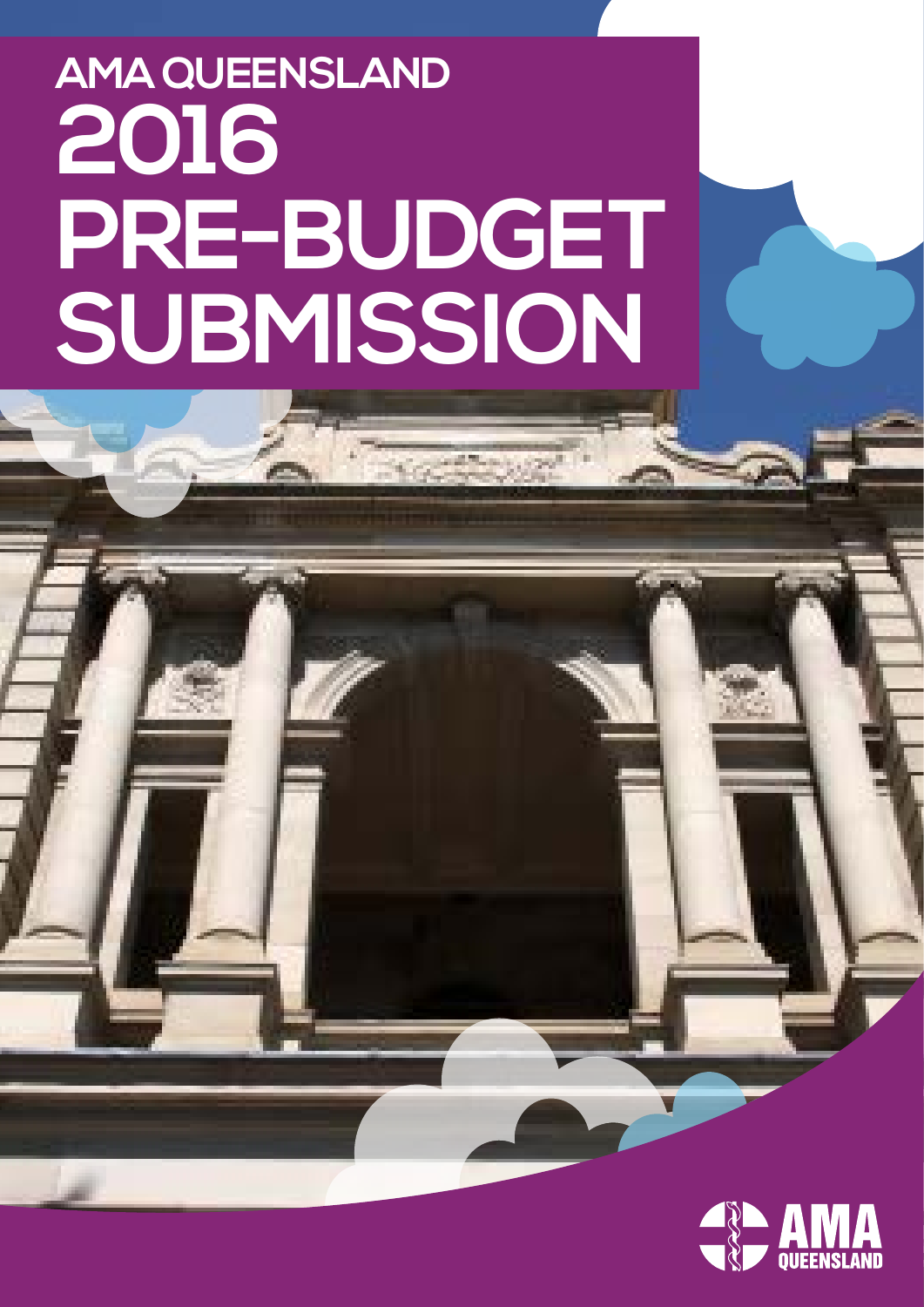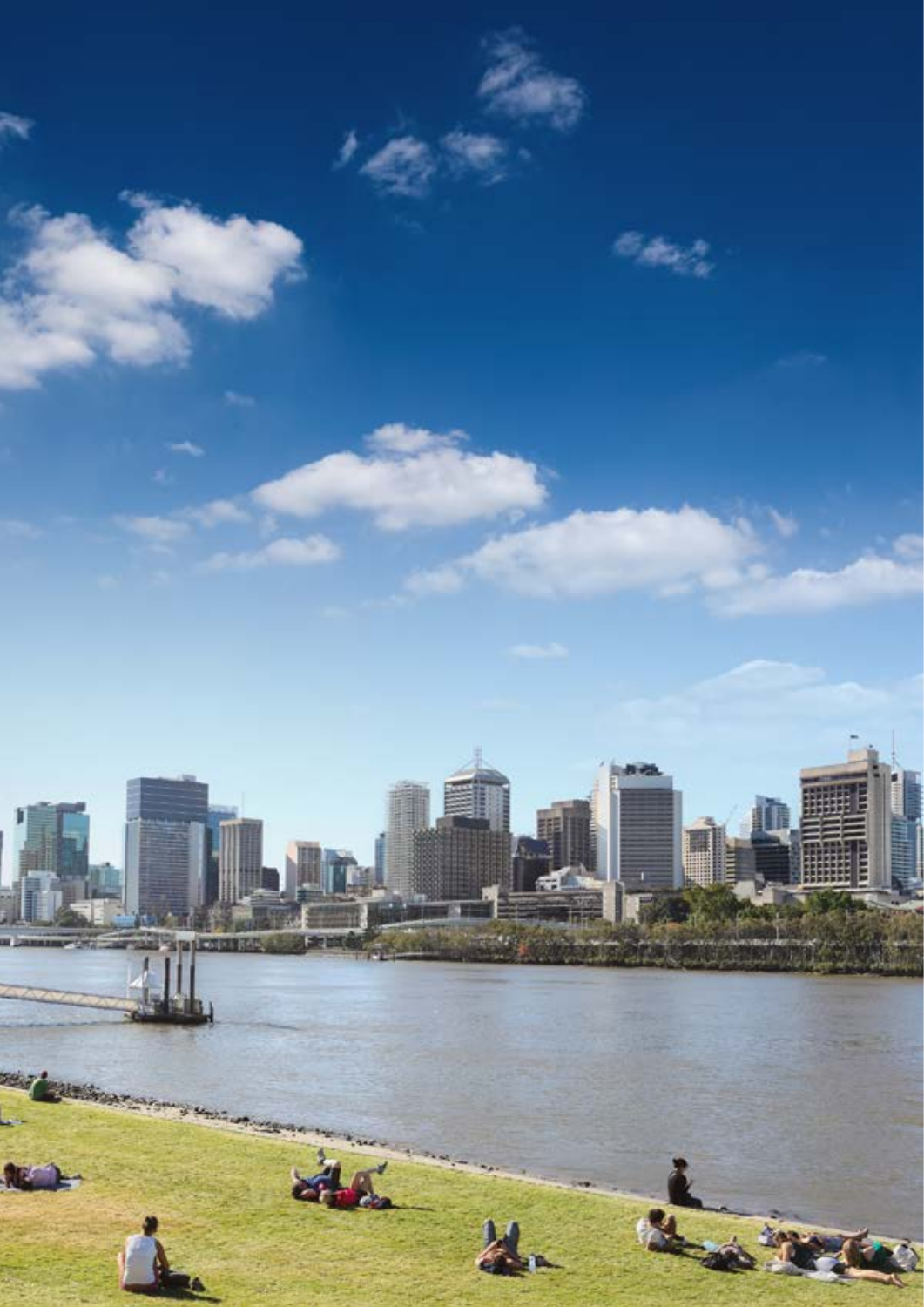## **CONTENTS**

| EXECUTIVE SUMMARY                                                   | 3         |
|---------------------------------------------------------------------|-----------|
| <b>1: PUBLIC HEALTH MANUSCON SECTION AND SET AND SET AND REALTH</b> |           |
|                                                                     |           |
|                                                                     | $8 - 9$   |
|                                                                     | 10        |
| V: END-OF-LIFE CARE                                                 | $12 - 13$ |

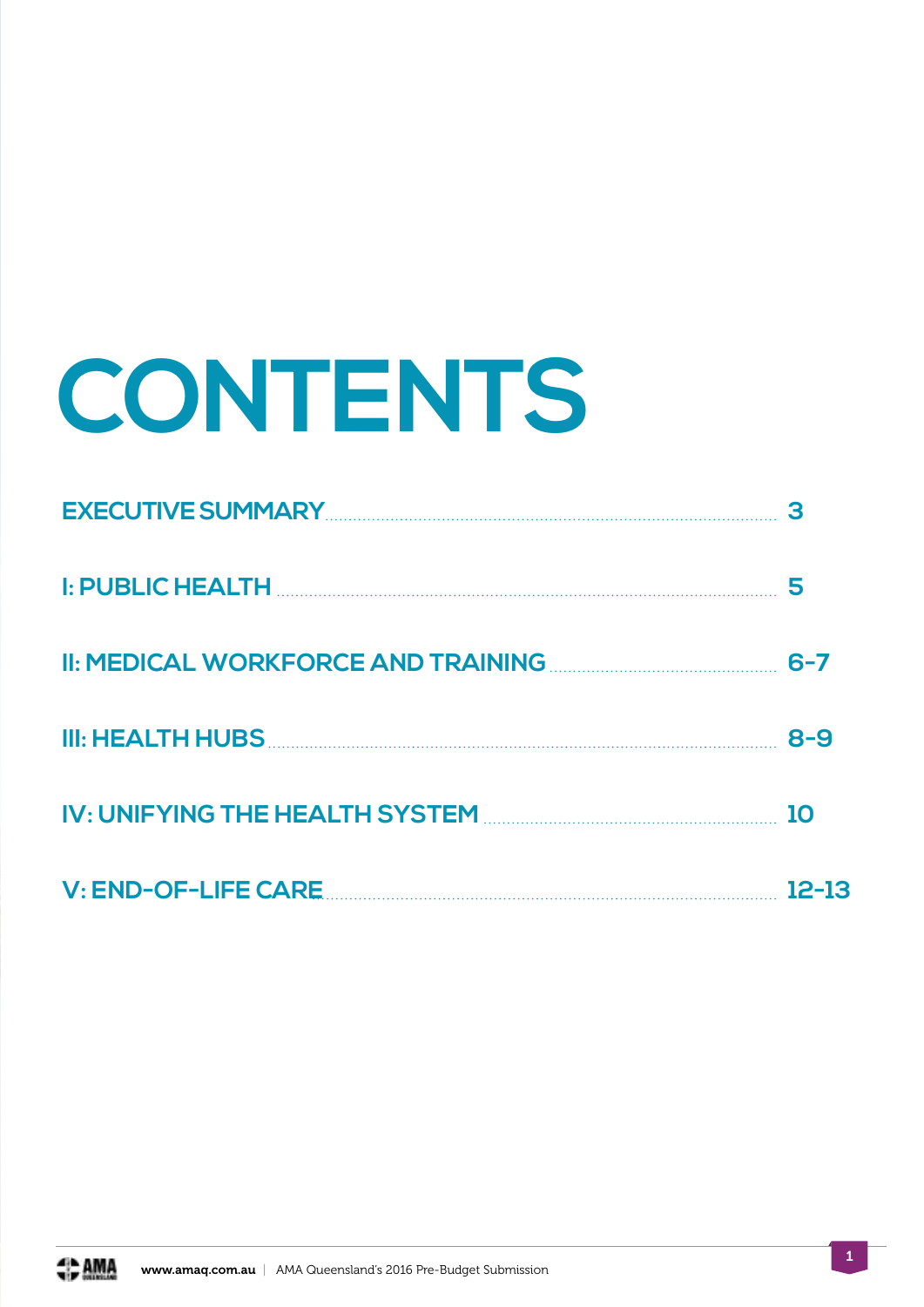

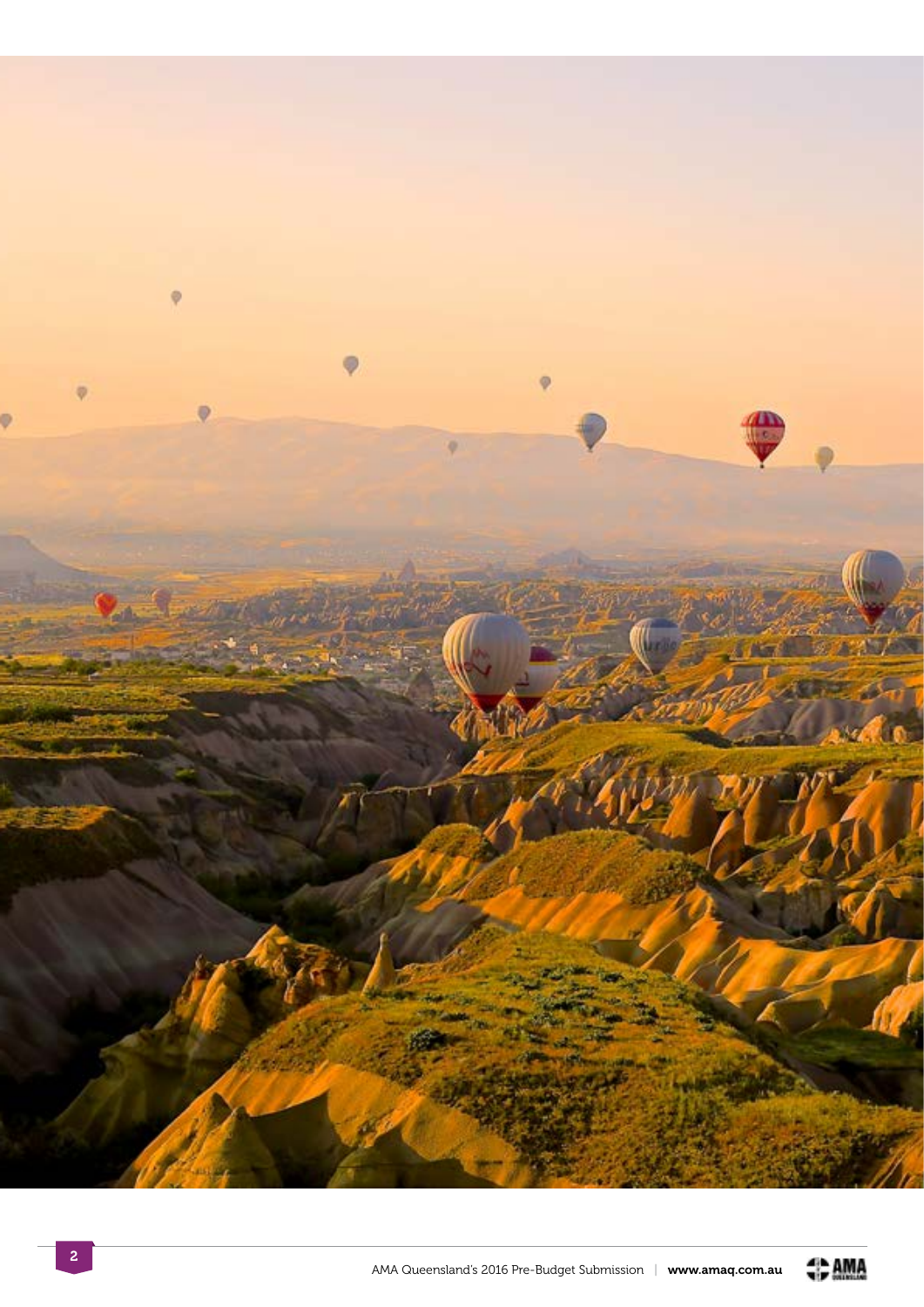

The 2015-16 Queensland Budget was the first Budget of the new State Government and in that sense it represented an entirely new direction for Queensland. AMA Queensland's determined at the time the Budget was handed down that it delivered for the health sector on a number of fronts and we largely supported its initiatives.

We were particularly pleased to see the Government had listened to a number of the proposals we had raised in the AMA Queensland *Health Vision*, which we launched last year. For example, the Budget allocated \$7.5 million over four years to establish a state-wide Health Promotion Commission, which would provide strategic leadership for wholeof-government initiatives aimed at maintaining and improving the health and wellbeing of Queenslanders by preventing and slowing the increase of chronic illness. AMA Queensland advocated for a whole-ofgovernment public health plan in *Health Vision Part One*, and we advised the Queensland Government to make the development of such a plan a priority for the Commission.

Since the 2015-16 Budget was handed down, AMA Queensland has released three more parts of the *Health Vision* and their initiatives form the basis for much of our submission to the 2016-17 Budget.

- **Public Health:** AMA Queensland is pleased with the progress made on public health to date, but we want to see the Queensland Health Promotion Commission be developed as soon as possible and to develop a whole-of-government plan. In the interim, AMA Queensland wants to see the Government fund a number of initiatives which could help combat our state's obesity epidemic.
- **Medical Workforce and Training:** AMA Queensland calls on the Queensland Government to fund the Queensland Medical Education Training Institute to improve the quality and consistency of the junior doctor training experience in Queensland, and to improve the resilience of our medical workforce.
- **Health Hubs:** As outlined in *Health Vision Part Three*, AMA Queensland calls on the Queensland Government to fund a trial of the patient-centred medical home. This will help reprioritise our health care funding so our health system is refocused on patients' needs while striving for greater equity and sustainability.
- **Unifying the Health System:** AMA Queensland welcomes the Integrated Care Innovation Fund set up by the Queensland Government, and we will keep watch on the successful tenders to ensure the success of their projects. However, there is more that can be done. We call on the Queensland Government to fund a scoping study that would introduce an online referral and appointment tracking system.
- **End-of-life Care:** There is an acknowledged unmet need for palliative care services in Queensland at the moment, but it appears as though no one is certain where the greatest need exists. AMA Queensland believes the Queensland Government should undertake a state-wide assessment of palliative care needs. After this, it should make it a priority to fund the infrastructure necessary to enable health care providers to efficiently and compassionately address the growing need for palliative care services in Queensland.

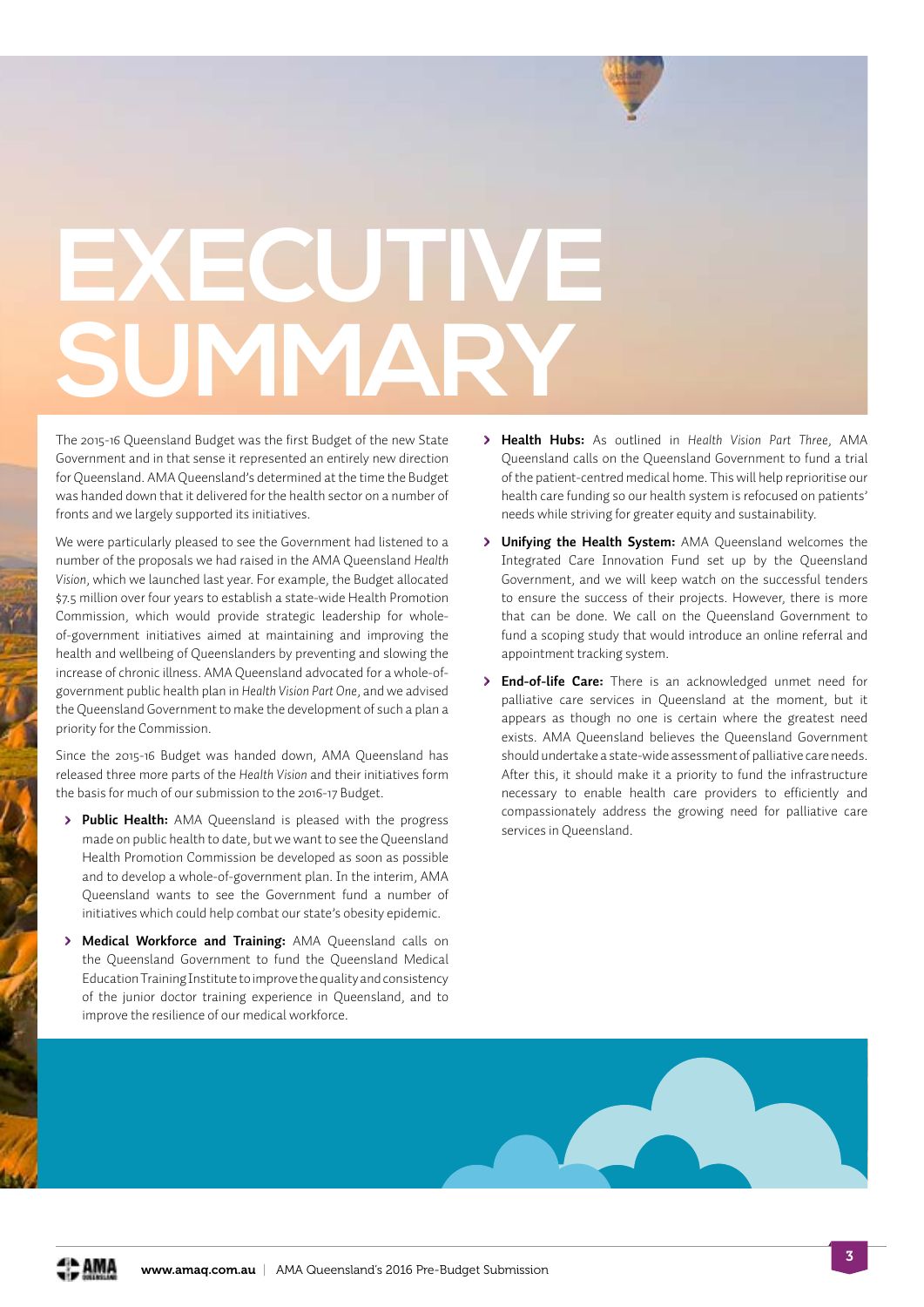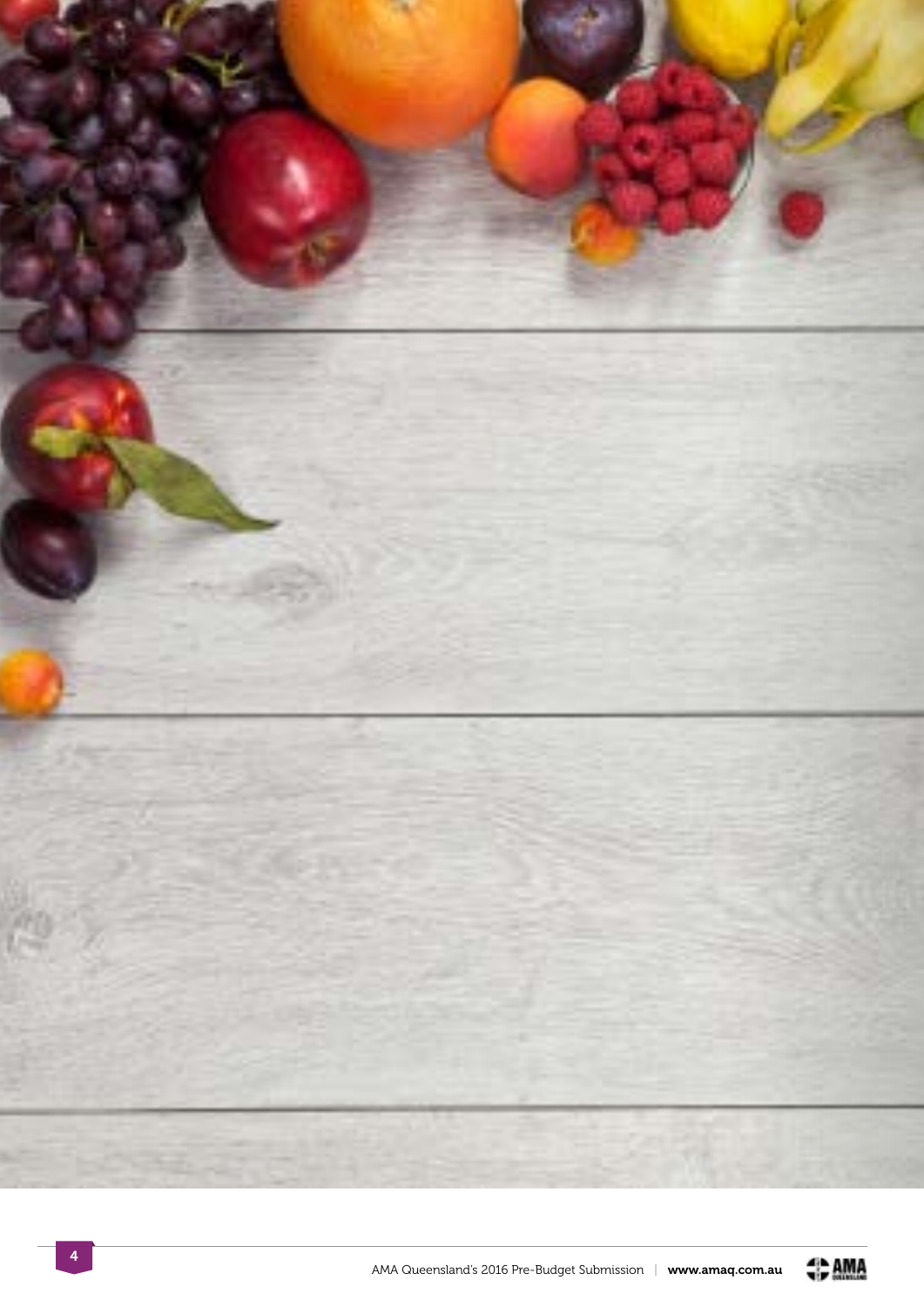

The first chapter of AMA Queensland's *Health Vision* outlined the crisis facing public health in Queensland. Poor coordination of service and training has contributed to the development of an obesity epidemic, an increase in alcohol consumption, a lack of focus on our health related Close the Gap targets and left Queensland with the third highest smoking rate in Australia.

In our 2015 Budget Submission, we outlined how this crisis necessitated focussing Queensland's public health efforts into a single vision and purpose, and that this response should involve everyone in the community. We felt this could be achieved by funding the development of a whole-of-government public health plan.

AMA Queensland was therefore highly supportive of the Queensland Government providing \$7.5 million over four years in its 2015 Budget for the development of a Queensland Health Promotion Commission (QHPC) to "provide strategic leadership for whole-of-government initiatives aimed at maintaining and improving the health and wellbeing of Queenslanders by preventing and slowing the increase of chronic illness." The QHPC could strengthen Queensland's efforts to improve public health by coordinating collaboration and partnerships between Government Departments and external stakeholders. Where such inter-departmental partnerships already exist, the QHPC could strengthen these linkages and help normalise them, making them an intrinsic part of how Government does public health policy development.

While consultation and development of the QHPC continues, AMA Queensland believes the Queensland Government should not overlook some other important public health policy objectives, such as:

**Continuing the fight against obesity:** Instead of being known as the "Smart State", Queensland is now known as the "Fat State." We are facing an obesity epidemic and urgent action on par with a state emergency is needed to tackle the problem. While obesity would be an important component of the work of the QHPC and the whole-of-government public health plan, AMA Queensland believes the epidemic facing our state requires a series of escalating responses to help Queenslanders on the road to a slimmer waistline and better overall health. The 2016 Budget presents an important opportunity to fund some of the long-term strategies which will begin to make this difference.

- **A pilot program to subsidise fruit and vegetables for 'at-risk' communities**, especially in remote areas. The pilot would run in communities where obesity is the biggest problem and target those on low incomes who have difficulty affording fresh fruit and vegetables for their families. We also call on the Government to further investigate the structural and regulatory changes necessary to improve the availability of healthy foods and to evaluate the economic interventions necessary.
- **Expand the use of telehealth to fight obesity:** Queensland Health should establish a multidisciplinary team comprising dieticians, exercise physiologists and specialist bariatric services whose primary purpose is to consult chronically obese patients. Based in Brisbane, this team would be available to consult patients who need help losing weight.
- **Publicly fund bariatric surgery:** To be considered a last resort only, AMA Queensland recommends that Queensland follows the lead of other jurisdictions, such as the ACT and New Zealand, and increase funding to allow more bariatric surgeries to be performed. As a last resort and a targeted investment, this would allow patients who have tried and failed to lose weight to achieve a healthy weight and would likely result in significant cost savings to the health system in the longer term.<sup>1</sup>
- 1. Natalie Lukas, Janet Franklin, Crystal M Y Lee, Craig J Taylor, David J Martin, Nic Kormas, Ian D Caterson and Tania P Markovic. The efficacy of bariatric surgery performed in the public sector for obese patients with comorbid conditions. Med J Aust 2014; 201 (4): 218-222

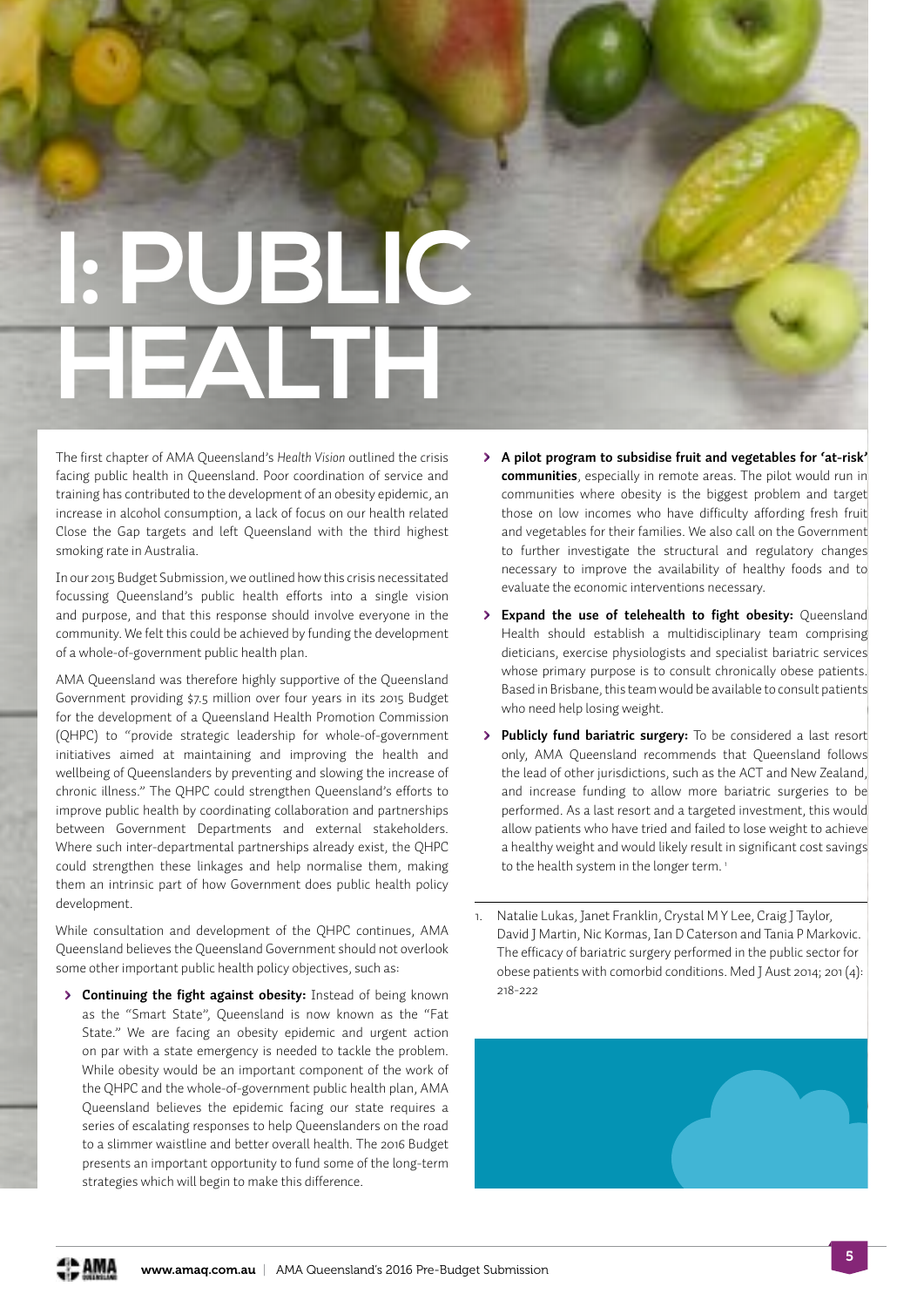# **II: MEDICAL WORKFORCE AND TRAINING**

AMA Queensland and its members know that a healthy, well planned and engaged medical workforce is fundamental to the success of Queensland's health system. Without these three elements being appropriately addressed, the health system will not be able to deliver the care that Queenslanders expect and deserve. We congratulate the Queensland Government for the significant strides it has made in this area since its election, but there is always room for more to be done. In particular, AMA Queensland believes the health of our medical workforce is a continuing cause for concern and offer the following proposals for a strategic injection of funds.

## **Healthy medical workforce**

In 2015, AMA Queensland piloted our *Resilience on the Run* program with a cohort of interns at Rockhampton Base Hospital. The program was developed following a *beyondblue* report into the mental health and wellbeing of junior doctors that found they suffered from alarmingly high rates of anxiety and burnout. *Resilience on the Run* was designed in direct response, to provide early career doctors with the resilience and coping skills needed to survive and thrive in the field of medicine.

*Resilience on the Run*, delivered by resilience expert Dr Ira van der Steenstraten, focused on skills such as resilience and mindfulness, managing interpersonal relationships, navigating difficult scenarios on the job and practical steps for asking for help. Since the successful pilot, AMA Queensland has had interest in the program from medical education units around Queensland and interstate.

AMA Queensland calls on the Queensland Government to commit \$350,000 to AMA Queensland to fund the *Resilience on the Run* program across all hospitals that accept interns through the state ballot process. This should be seen as an investment in both the individuals, to reduce the risk of anxiety, and the broader system in ensuring that talented young doctors do not burn. Queensland patients would be the ultimate beneficiaries through healthier treating physicians.

## **Well planned medical workforce**

AMA Queensland congratulates the Queensland Government on listening to the medical profession and consulting with them through high level workforce planning exercises such as the Workforce Planning Whitepaper. We further congratulate them on establishing a working group dedicated to examining prevocational medical training in Queensland. We would like to see this working group build on the principles outlined in the AMA Queensland *Health Vision Part II*, namely the establishment of the Queensland Medical Education and Training Institute (QMETI), a dedicated medical workforce organisation to work across hospital and health services to develop Queensland's medical workforce. AMA Queensland began advocating for the establishment of QMETI to ensure that all early career doctors, no matter where they are in Queensland, receive the education and training necessary to effectively serve their patients.

QMETI would improve the medical workforce in Queensland through developing linkages between pre-existing resources, standardising those resources, such as the excellent medical education units across the state, and developing services where gaps may exist. It could also work closely with the Office of the Chief Medical Officer in workforce planning and development to ensure that there is a cohesive strategy for every medical officer in Queensland to practise as effectively as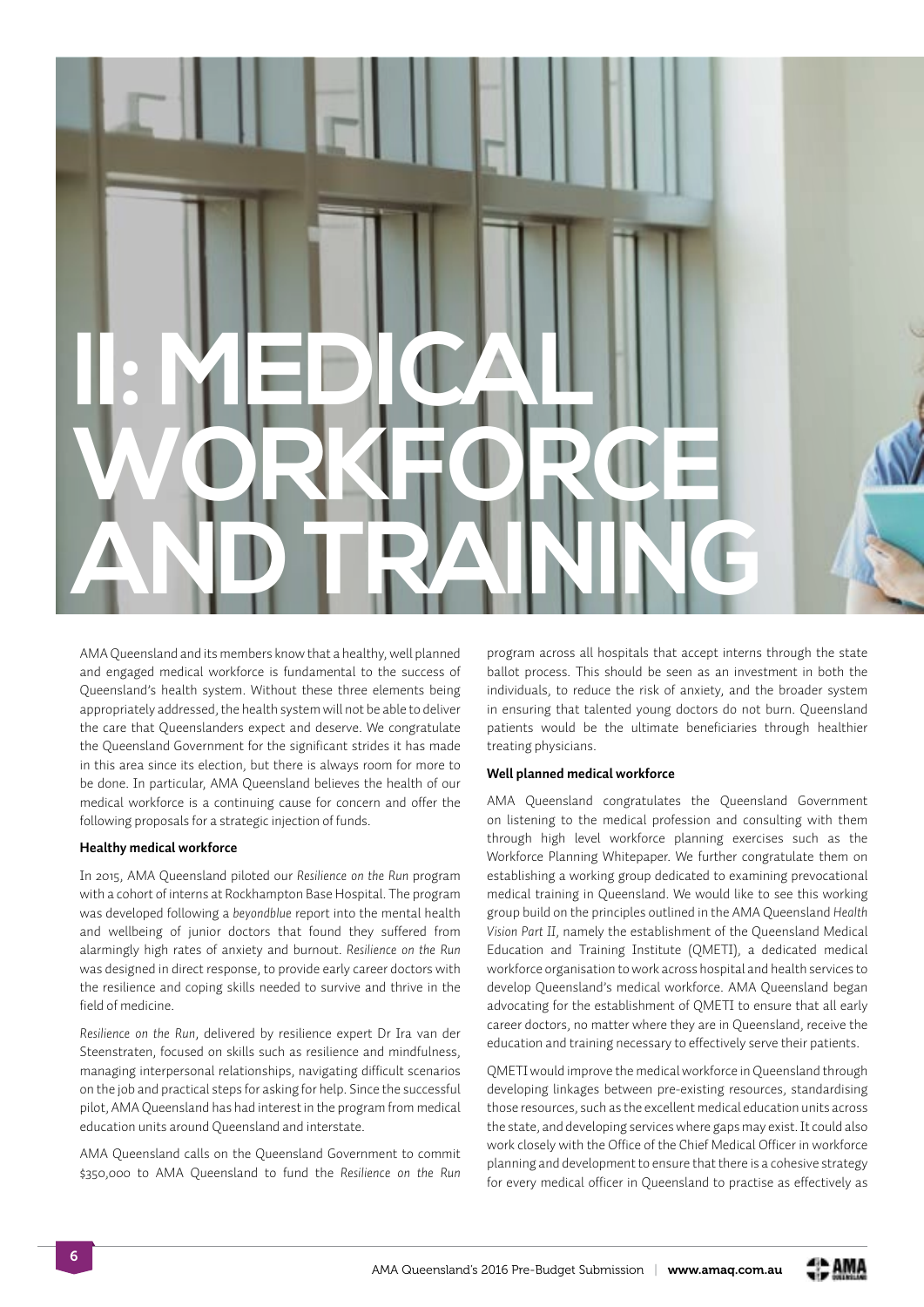

possible, set training standards and monitor professional development.

The benefits of such an organisation are manifold. Firstly, it would ensure that the best and brightest are attracted to Queensland by the high quality training and opportunities provided. Secondly, it would ensure all doctors have a clear path to develop their skills, so as to provide the highest quality health service to Queenslanders. Finally, Queensland patients would benefit from having a highly motivated, well trained and focused workforce available to treat them, no matter where they live.

## **Engaged medical workforce**

AMA Queensland is extremely supportive of programs that develop the leadership capabilities and competencies of medical practitioners. These programs should combine structured, academic learning, coaching, mentorship and evaluation. We commend the work of the Health care Leadership Unit within Queensland Health for establishing these programs. However, we believe they must be expanded, with funding to match, to ensure all Queensland clinicians can access the programs.

AMA Queensland believes that by making a prudent investment in these areas, the public can enjoy the dividends for years to come through a healthier, better planned, and more engaged medical workforce providing a higher standard of care to Queenslanders.

## **Culture**

Healthy workplaces are needed to ensure we have healthy medical professionals. AMA Queensland believes that the Tristan Jepson Guidelines, developed by the Tristan Jepson Memorial Foundation

(TJMF) may be the catalyst needed to start positive cultural change at Queensland Health.

The Guidelines were developed following the death of Tristan Jepson, an Australian law graduate who committed suicide at the age of 26. Although the Guidelines were initially developed with the legal profession in mind, they are applicable to any workplace, with organisations such as Telstra and Westpac as signatories.

They promote physiologically healthy workplaces and promote working environments that emphasise values such as trust, honesty, fairness and respect. Signatories to the Guidelines are encouraged to implement them at their own pace. Over time, they assist cultural change and this, in turn, changes the way employees think, speak and act in addressing psychological health and safety. In Queensland Health's case, becoming a signatory to the Guidelines will allow each HHS to lock in their own projects under this framework.

We note the Queensland Government is in the process of undertaking its annual whole-of-government survey to measure the way its workplaces are operating. The survey provides a timely opportunity to introduce the Tristan Jepson guidelines as a framework under which the individual HHS's can develop their own projects based on needs identified in the survey. We encourage the Queensland Government to commit necessary funding to begin this process.

By becoming a signatory to and fostering the adoption of the Guidelines, the Queensland Government would be delivering a watershed moment not only for the health and well being of its medical workforce, but for the patients they treat each and every day.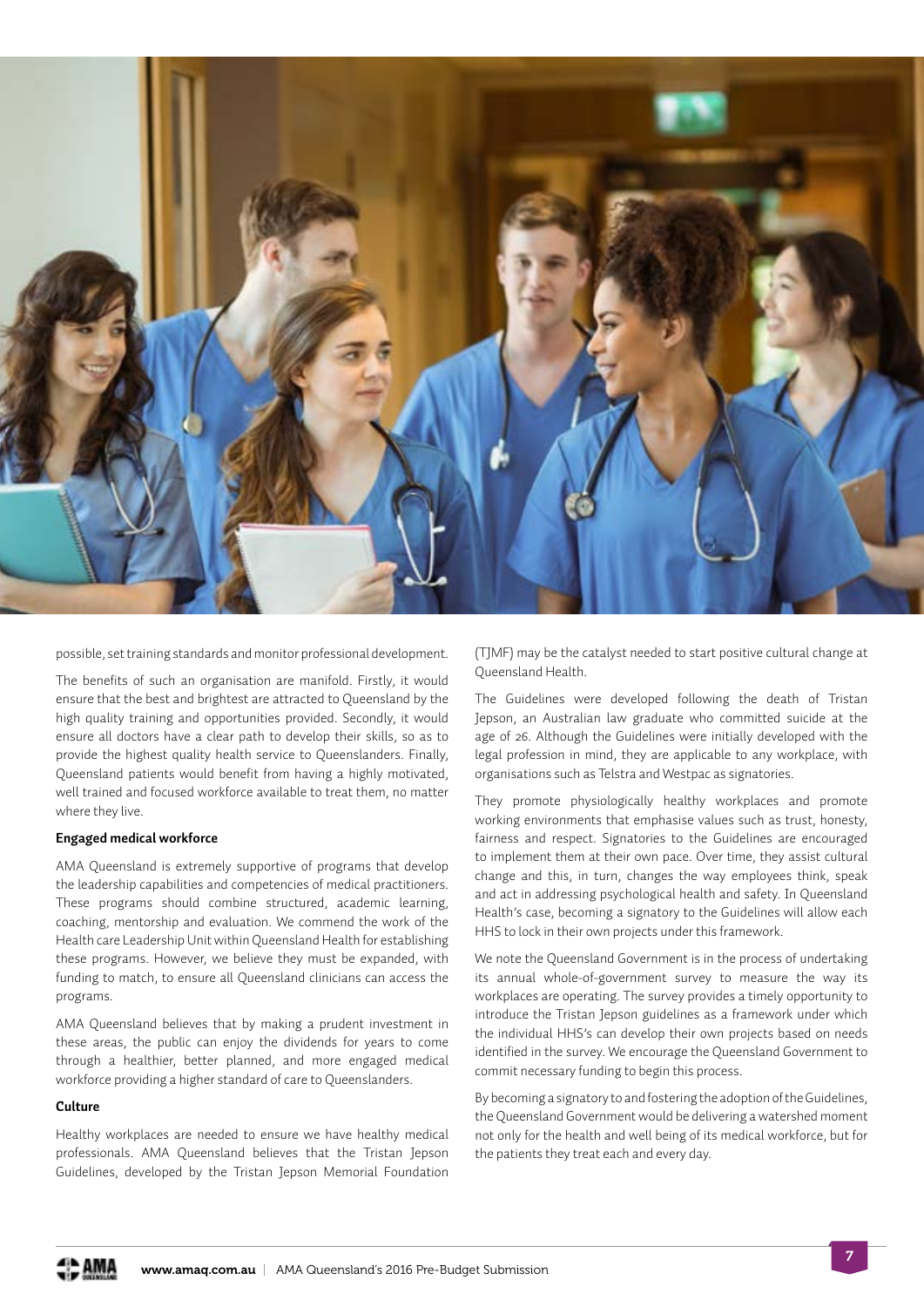## **III: HEALTH HUBS**

AMA Queensland knows our state is facing an epidemic of lifestyle related chronic disease. We know these diseases are largely affecting our most disadvantaged citizens, including the unemployed, Aboriginal and Torres Strait Islanders and refugees. Areas where generational disadvantage has become entrenched suffer high rates of type 2 diabetes, heart disease, stroke and chronic lung disease. Evidence also shows that our most disadvantaged citizens are experiencing higher rates of mental illness. <sup>2</sup>

Our doctors and clinicians are doing amazing work in regard to managing this deficiency, but clearly more needs to be done. AMA Queensland believes that Queensland must reprioritise its health care funding so our health system is refocused on patients' needs and strives for greater equity and sustainability.

To achieve this goal, AMA Queensland believes the Queensland Government should invest in a trial of a "Health Hub" which would demonstrate the clear advantages of reprioritising our health system into a patient-centred, coordinated care model.

Health Hubs are based on the patient-centred medical home (PCMH) model and are designed to better coordinate the care of patients in the community; to improve the quality of health care in Queensland and to reduce future potential costs by reducing demand on hospital services. The medical home has been used extensively overseas, dating back to 1967, and trials of a PCMH are now underway in the *CarePoint* trials occurring in Western Australia and Victoria. This provides us with a growing body of evidence demonstrating the effectiveness and efficiency of the model.

Health Hubs in Queensland should:

- > Be GP led;
- Encourage patients with (or at risk of) chronic diseases within the trial area to voluntarily enrol in the Health Hub and educate them on the benefits of having their own GP, with provisions made to allow them to opt out or reverse their decision;
- Utilise the patient's usual general practice and GP as their Health Hub (assuming they have elected to participate in the trial);
- Support shared care with GPs through improved communication and education;
- Work with primary care networks to support the development of 24 hour community care;
- Work with primary care networks and AMA Queensland to develop

community based emergency care centres that work collaboratively with local GPs to reduce the burden on hospital EDs:

- Develop integrated approaches to telephone advisory services and emergency dispatch centres to ensure patients have access to the correct type of service;
- Upgrade IT systems to allow better access to information by shared providers; and
- > Be subject to independent evaluation after the trial is completed.

Conducting a trial of the Health Hub model before rolling it out across Queensland is a necessary first step to ensure we develop the model optimal for Queensland. It will allow the Government time to ensure the IT and funding solutions needed to support the trial can be properly developed and implemented.

We understand the cost of the *CarePoint* trial in Victoria is approximately \$8 million over two years, with the costs divided equally between the Victorian Government and Medibank Private. AMA Queensland believes that, given the costs of the Health Hub trial in Queensland would be comparable to the Victorian *Carepoint* model, the Queensland Government should consider implementation without the involvement of a private health insurer. This would help alleviate any concerns within the primary care sector around managed care and the prioritisation of privately insured patients, and help encourage more GPs to participate.

The *CarePoint* trial showed the costs of moving to a PCMH model could put a significant strain on some GP practices. A review of the challenges associated with properly implementing a medical home model in Australia demonstrates some general practices would encounter difficulties with moving to a new patient-centred system, adopting electronic health records and adapting their payment models to suit<sup>3</sup>. Also, the United Kingdom's decision to move the provision of care out



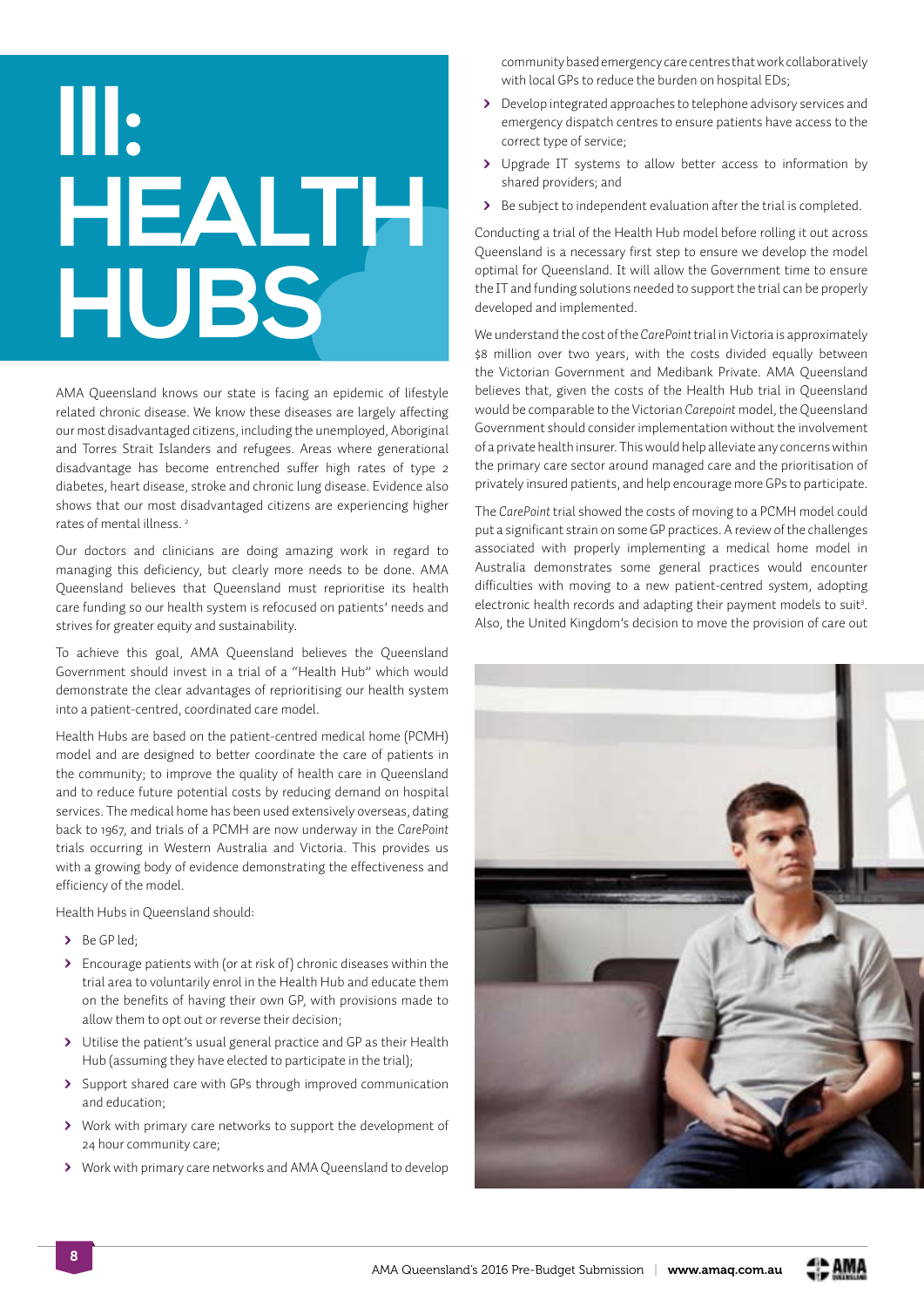of hospitals and into the community put significant strain on general practice in that country. To avoid this, we believe the Queensland Government should examine a pragmatic range of solutions to ensure Queensland's Health Hubs can function effectively. At the outset, this would involve reprioritising funding to appropriately resource any practices which require extra support to transition to the new model.

However, it is important to note that any extra investment is likely to be cost neutral overall. Patients whose care is well managed and coordinated by their usual GP are likely to have a much better quality of life and make a positive contribution to the economy through improved workforce participation. In a PCMH, patients and their families have a continuing relationship with a particular GP, who is supported by a practice team and clinical services within the area. The medical home coordinates patients' care and acts as a gateway to the wider health system.

Some would argue general practices in Australia are already doing all of this, which is absolutely true. Many Queenslanders are already receiving high quality care through their GP and other providers. As the Australian Centre for the Medical Home explains, all medical homes in Australia are general practices but not all general practices are medical homes.4 Making Health Hubs a reality in Queensland empowers our GPs to deliver an even greater service to their patients and gives patients a greater understanding of their own health care needs, leading to greater health literacy, better health outcomes and lower instances of chronic disease. This would be particularly useful in areas with high Aboriginal and Torres Strait Islander populations, especially when there seems to be slow progress towards Closing the Gap health targets.

There is an international basis for the development of the PCMH as an alternative approach to providing comprehensive patient care through a stable and ongoing relationship with a general practice. The model, originally trialled in US Paediatric Care in 1967, has produced significant measurable benefits in providing improved patient-centred care.<sup>5</sup> Notably, this can result in a reduction in avoidable hospital presentations (32-40 per cent drop), hospital admissions (16-24 per cent drop), and length of hospital stay (36 per cent drop) in patients suffering from a chronic disease.<sup>6</sup>

The *CarePoint* trials demonstrate many GPs would be willing to rise to the challenge of this change. In the trial location, 85 per cent of GPs signed on to participate in the trial. Those practices that declined to be involved usually did so because they had computer systems that were not up to the standard required of the trial.

There is an appetite and a need for a PCMH in Queensland. In the absence of any move by the Commonwealth to reform the primary care sector, the Queensland Government must consider ways in which it can drive its own positive change.

- 2. Australian Bureau of Statistics, National Survey of Mental Health and Wellbeing, Australian Government, 2007
- 3. Janamian, T, Jackson, C.L, Glasson, N, Nicholson, C, A systematic review of the challenges to implementation of the patient-centred medical home: lessons for Australia, Med J Aust 2014; 201 (3 Suppl): S69-S73.
- 4. Australian Centre for the Medical Home, The Medical Home FAQs, http://medicalhome.org.au/faqs/
- 5. RACGP, RACGP Submission to the Minister for Health, 2013-14 http://bit.ly/1SLIObW
- 6. ibid

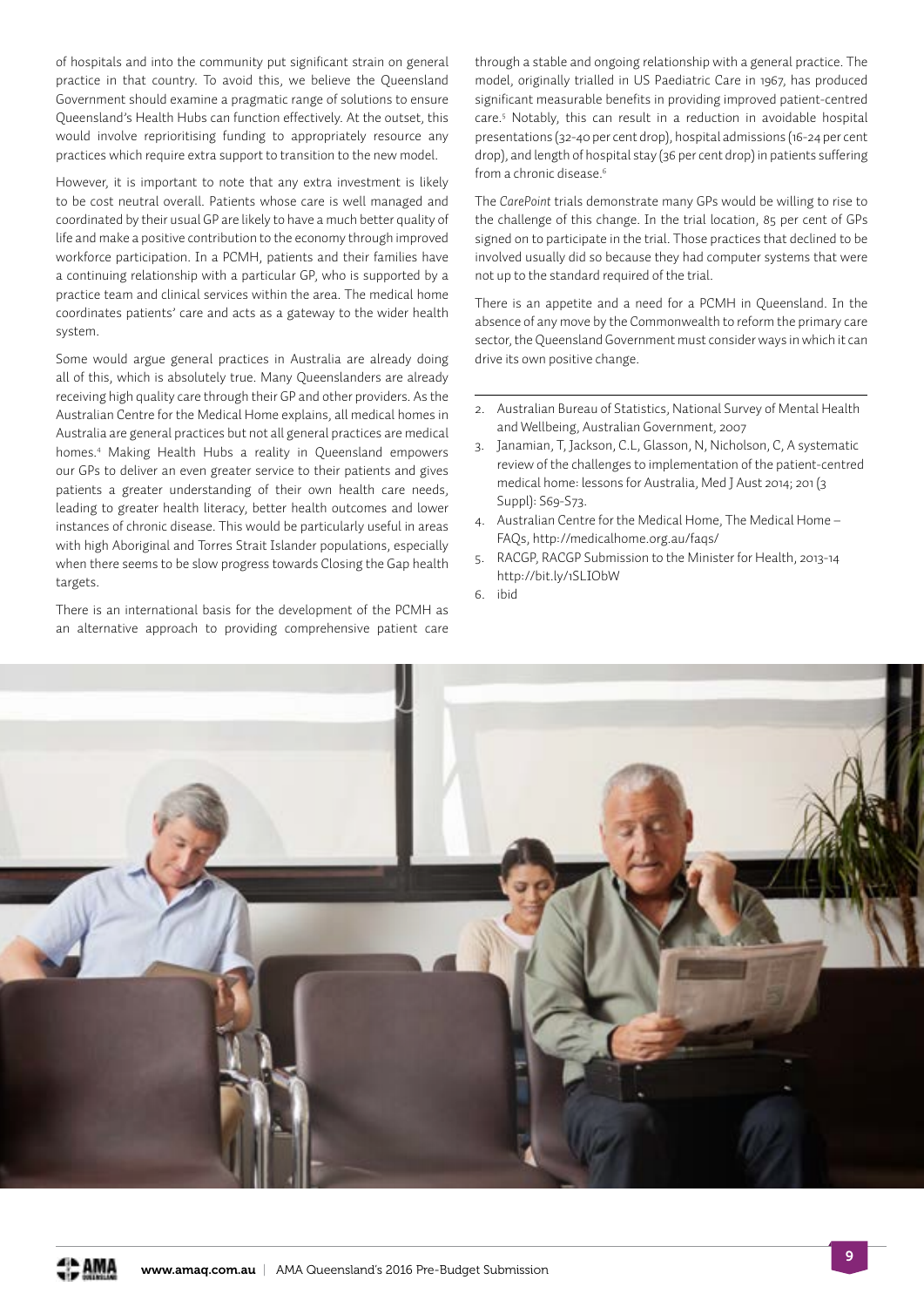## INIEYING **HEALTH SYSTEM**

Australia's health system is too complex, resulting in confusion for professionals working within the system and their patients. The distribution of responsibilities for health between different levels of government is blurred and unclear, resulting in duplication, costshifting and blame-shifting. The relative financial contributions of different levels of government to hospital services are fiercely disputed, especially when hospital funding arrangements are negotiated.

AMA Queensland believes Queenslanders are tired of the blame game. We believe there is something more important than how these services are paid for patients and their health outcomes. It must always be remembered that a single patient is at the centre of this debate, and that person may be someone's mother or father or son or daughter. This is why it is vitally important that the Queensland Government looks at ways it can unify the health system as much as possible. In this, the penultimate chapter of the AMA Queensland *Health Vision*, we will examine how this can be achieved.

AMA Queensland and its members believe the answer can be found through improving connections between the primary, secondary and tertiary care sectors. Until one level of government takes responsibility for funding the health system, improving connections is the only practical way to ensure patients can seamlessly navigate the three sectors and improve health outcomes.

The Queensland Government has already taken some positive steps in this direction through its recent announcement of the \$35 million Integrated Care Innovation Fund, which tasks Queensland Hospitals with partnering with GPs and PHNs to develop a coordinated approach to treatment. However, we believe there are other opportunities worthy of exploration.

As part of a suite of measures, AMA Queensland believes the Queensland Government should implement the following actions to help unify the health system.

## **Develop a state-wide, standardised, online pathway for GPs and patients which would allow them to track their position on waiting lists and the length of time to be waited.**

Patients and GPs in Queensland continue to experience difficulty in accessing outpatient appointments because a named referral is required for many clinics and there is no accurate way to predict waiting times. To remedy this, AMA Queensland believes the Queensland Government should begin a scoping study that would introduce an online referral and appointment tracking system.

The development of a state-wide, standardised online pathway for GPs and patients would allow them to track their position on the waiting list and the length of time to be waited and would help patients make an informed choice about the type of care they access.

## **Create connections and training opportunities between general practice and hospital care by implementing a further trial of the Physician/Psychiatrist in the Practice model.**

A trial of this model was run by GP Connections in Toowoomba. The trial involved visits by physicians and psychiatrists to rural general practices to provide specialist care to patients and up-skill GPs. The evaluation of this study outlined educational gains for GPs and specialists, improved relationships and improved patient satisfaction. AMA Queensland believes further study should be undertaken into this program with a view to possibly expanding it state-wide.



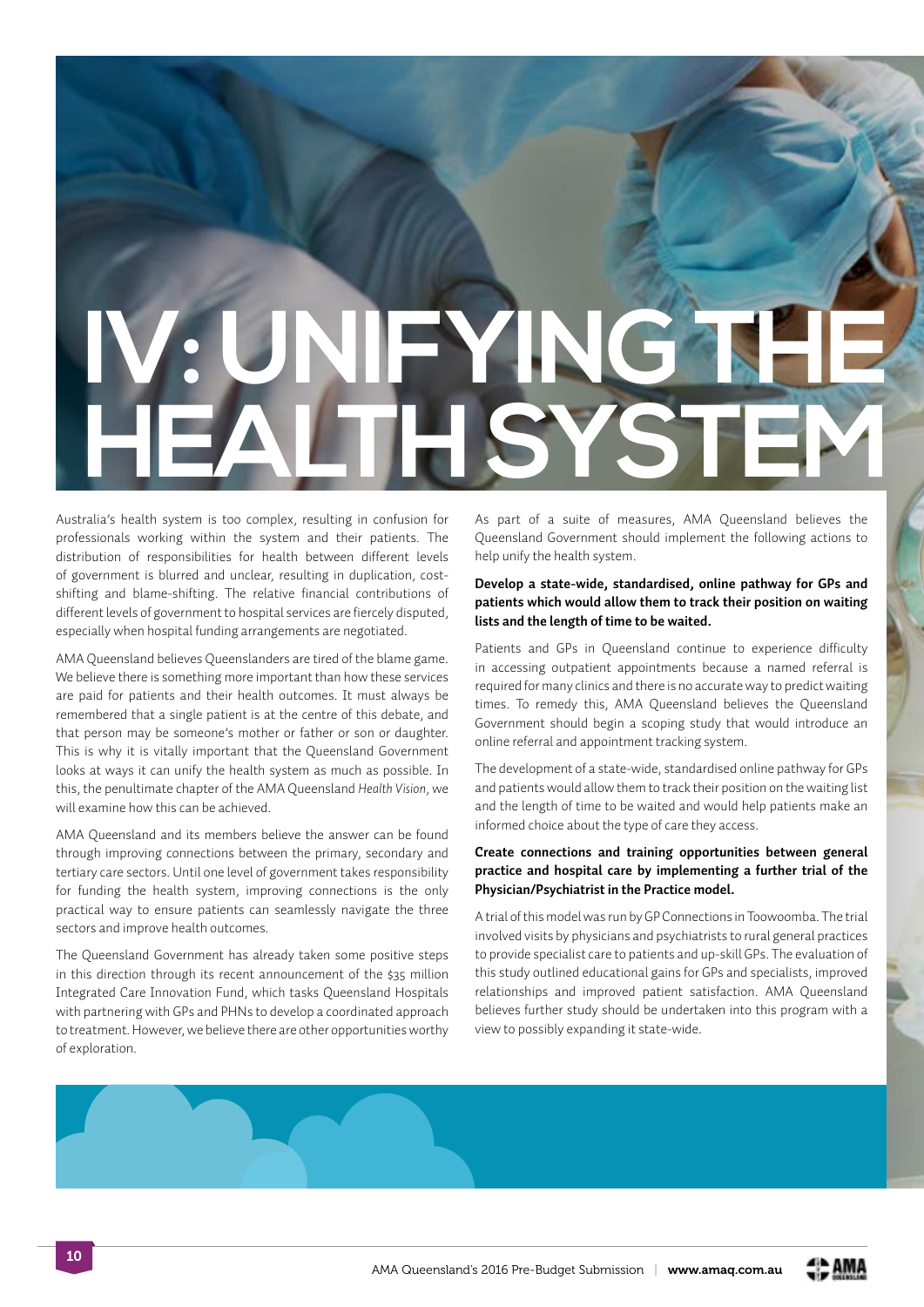

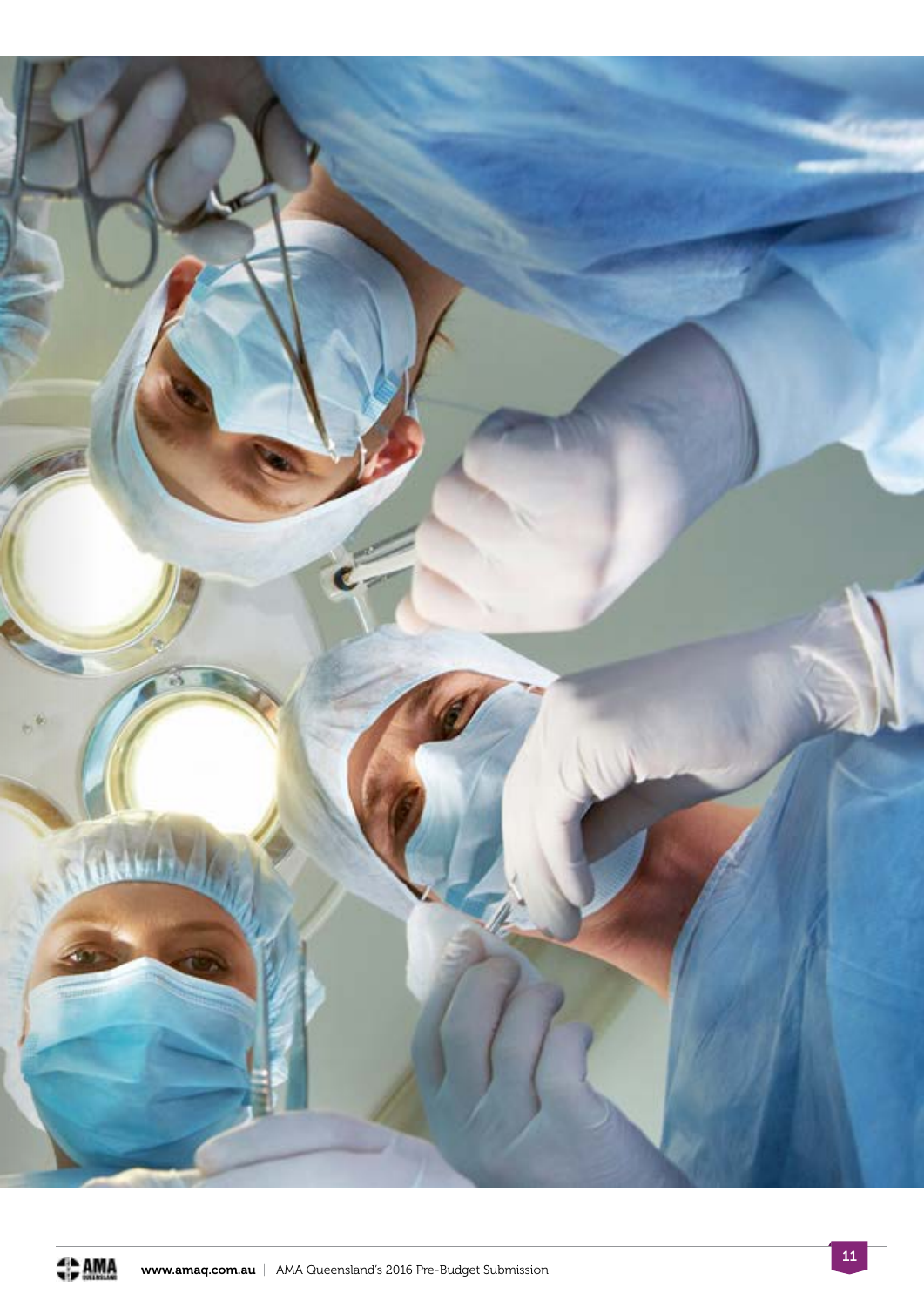

## **V: END-OF-LIFE CARE**

It is a fact of life that every person will go through the process of dying. This is true regardless of people's socioeconomic status or how healthy or unhealthy they are. But compared to other factors that can influence health outcomes, such as obesity and smoking, death and dying attract far less attention and funding in our health system.

AMA Queensland believes this needs to change<sup>7</sup>. We know Australia has an ageing population . People are living longer but with multiple conditions requiring more complex health care. This reality affects the care that is provided at end-of-life. Queensland families face difficult choices about how their loved ones spend their dying days. In general, families and health practitioners want to honour the wishes of the dying person, however, the low numbers of people who have a documented advance care plan means that doctors and families may face confusion and lack of direction about the level of care to provide, including what care the patient would or would not want to receive at end-of-life.

Evidence shows most people who need palliative care services in Queensland will be treated not by a specialist service, but by their family GP. Others will be treated by a doctor working in our public hospital system. This is making death and dying in Australia "institutionalised" which is a very poor result when considered against the fact that 70 per cent of Australians want to die at home but only about 14 per cent actually do<sup>8</sup>. We believe compassionate change must be enacted to ensure doctors and health care workers are able to effectively care for their patients, and that the wishes of patients and their loved ones are respected.

Reliable data on the use and uptake of palliative care is difficult to come by given a lack of data on funding and expenditure on palliative care at a state level<sup>9</sup>. However, Palliative Care Queensland estimated the total amount of funding available to specialist palliative care services was

\$77.81 million<sup>10</sup>, including \$8.1 million of Commonwealth funding in 2012. In that year, Queensland's population was estimated to be  $4.610.932$ <sup>11</sup>, with 28,300 registered deaths<sup>12</sup>. Queensland's population is estimated to reach 5,488,667 by 2020, with expected deaths to reach 32,932. Our specialist palliative care services are already stretched, with referrals to services increasing annually by 20 per cent while funding is only expected to increase by an annual 12.9 per cent.<sup>13</sup> Quality of palliative care services has been maintained, but this has come about through rationing of services, such as limiting palliative care to only the last three months of life as opposed to the recommended six months<sup>14</sup>. A strategic injection of funds is urgently required to help our palliative care services meet demand and give our most vulnerable Queenslanders the care they need at the end of their life.

AMA Queensland believes a strategic injection of funding is required to help ensure Queensland's struggling palliative care sector is meeting demand. This funding should be targeted at the following initiatives.

## **Benchmark data**

To ensure that funding is targeted to areas where there is the most need, AMA Queensland recommends the Queensland Government first undertakes a state-wide assessment of palliative care needs. This was a recommendation of the Queensland Parliament's Health and Community Services Committee in 2013. This information should be reported and available publicly to help provide a benchmark on how Queensland is managing and meeting demand.

## **Increase funding to palliative care services**

AMA Queensland believes the State and Federal Governments should be responsible for ensuring the provision of comprehensive palliative care services to all Queenslanders, within a coordinated,

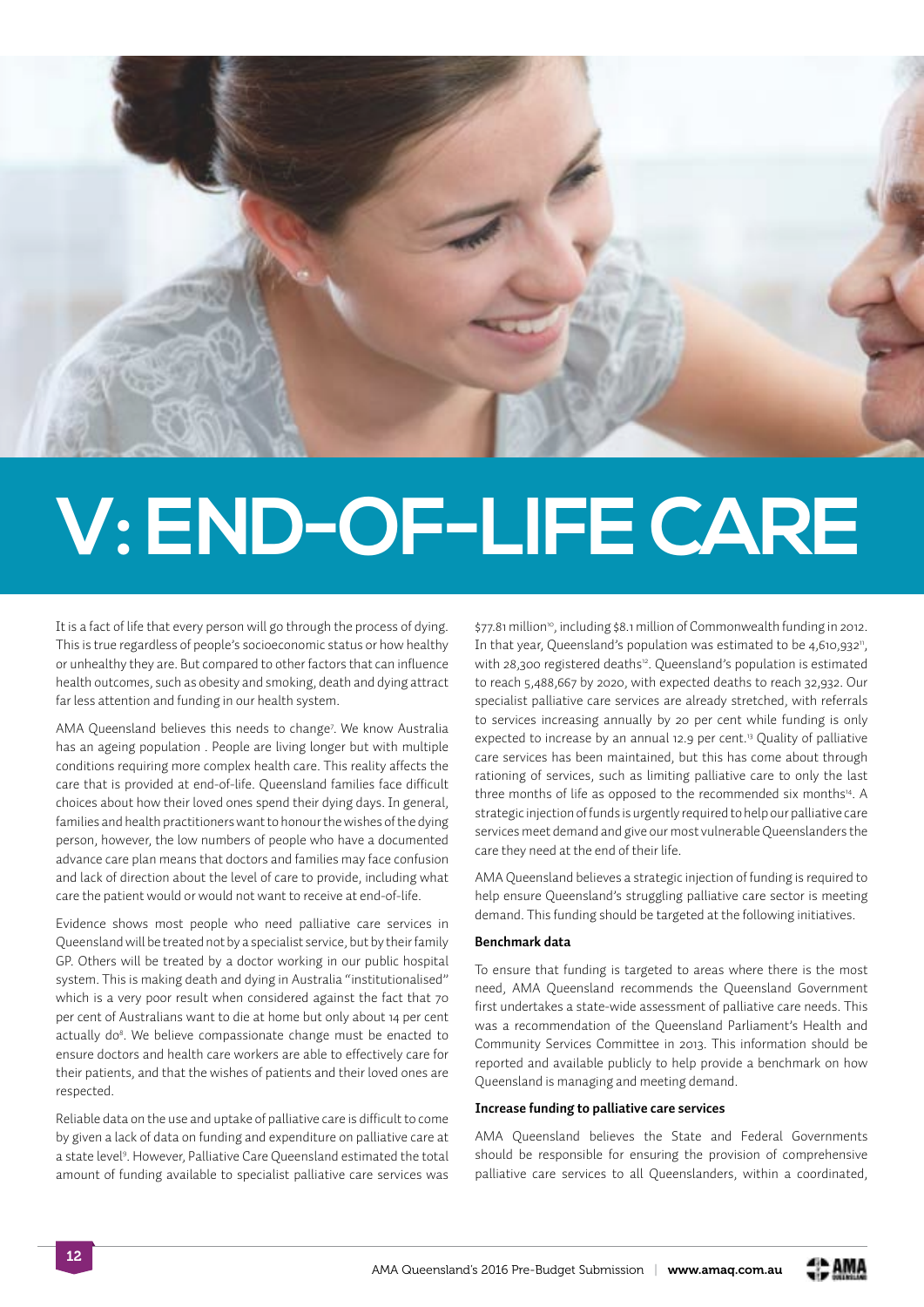

strategic framework. Emphasis should be placed upon the need for the provision of adequate long-term and recurrent funding to enable the implementation of a sustainable, equitable palliative care policy for Queensland. We call upon the Queensland Government to establish as a priority the infrastructure necessary to enable health care providers to efficiently and compassionately address the growing need for palliative care services in Queensland. We also call upon the Federal Government to increase its funding of the National Palliative Care scheme over and above the \$52 million over three years it committed in 2014.<sup>15</sup>

## **Diversity of services**

AMA Queensland advocates the provision of a variety of palliative care services to allow maximum flexibility with regard to care options, and maintains that continuity of care is pivotal to the effective management of palliative care patients. AMA Queensland upholds the need for a culturally sensitive approach to the provision of palliative care to Aboriginal and Torres Strait Islander communities and people from culturally and linguistically diverse backgrounds.

Within the framework set out under the whole-of-government public health plan we advocated for in *Health Vision Part One*, AMA Queensland believes the coordination and resourcing of palliative care services in Queensland should and would be best performed by designated multidisciplinary specialist palliative care service units. Each unit should be responsible for a specific geographic region and should coordinate and resource palliative care services within that region, based on evident need, ideally determined by means of targeted research.

These units should facilitate the implementation of community-based palliative care models, providing education and training, consultation and respite resources for community and other hospital-based palliative carers within designated geographic regions, as well as each

providing a domiciliary visiting team to support GPs and domiciliary nurses within their designated community.

Community care should be provided by integrated teams of communitybased carers, led by a well-trained, palliative care medical officer and comprising appropriately trained and experienced nursing, allied health and volunteer staff with access to specialist palliative care.

Care should be provided in the location of choice wherever possible. Within that environment, there is a place for inpatient hospice units which could be freestanding or attached to other hospital and/or community services.

Each major training hospital should be resourced to set up a highly skilled palliative care team within a specialised, dedicated Palliative Care Unit. Although hospital-based, these teams should support and work within the framework of the community-based palliative care model.

### **Training and education**

AMA Queensland recognises the need for and strongly promotes specialist palliative care training and education. Access to this training and education should exist for all providers of palliative care within the medical, nursing and allied health professions, as well as within the community generally. The special training needs of volunteer palliative carers should also be taken into account. This training and education should be consistent across Queensland and would be best delivered by the Queensland Medical Education and Training Institute (QMETI) body we advocated for in *Health Vision Part Two*.

AMA Queensland supports the training of a number of GPs to take a leading and informed role in facilitating and greater palliative care participation and commitment of their GP colleagues. These practitioners would provide an interface between other GPs, domiciliary nursing and specialised palliative care services, as well as hospitals, nursing homes and other groups involved in professional care. Further, we believe as many GPs as possible should receive sufficient basic palliative care training to enable them to provide high-quality and effective care to palliative patients. Again, this could and should ideally be delivered by QMETI.

- 7. The Commonwealth of Australia, 2015 Intergenerational Report Australia in 2055, Australian Government, Canberra, March 2015
- 8. Swerissen, H and Duckett, S., 2014, Dying Well. Grattan Institute
- 9. Australian Senate Committee Inquiry, Palliative Care in Australia, 50–53
- 10. Palliative Care Queensland's Submission to the Queensland Parliament's Health and Committee Services Committee Inquiry into Palliative Care and Home and Community Care Services, Palliative Care Queensland, August 2012
- 11. Queensland Statistician, Population Growth, Queensland, December Quarter 2012, http://bit.ly/1hGDYiV, Queensland Government, June 2013
- 12. Queensland Statistician, Deaths, Queensland 2012, http://bit. ly/1Ewu0FP, Queensland Government, November 2013
- 13. Health and Community Services Committee, Palliative and Community Care in Queensland: towards person-centred care, Queensland Parliament, May 2013
- 14. ibid
- 15. Nash, F, \$52 Million to Improve Palliative Care Services and Training, http://bit.ly/1MwDMzD, Australian Government, 2014